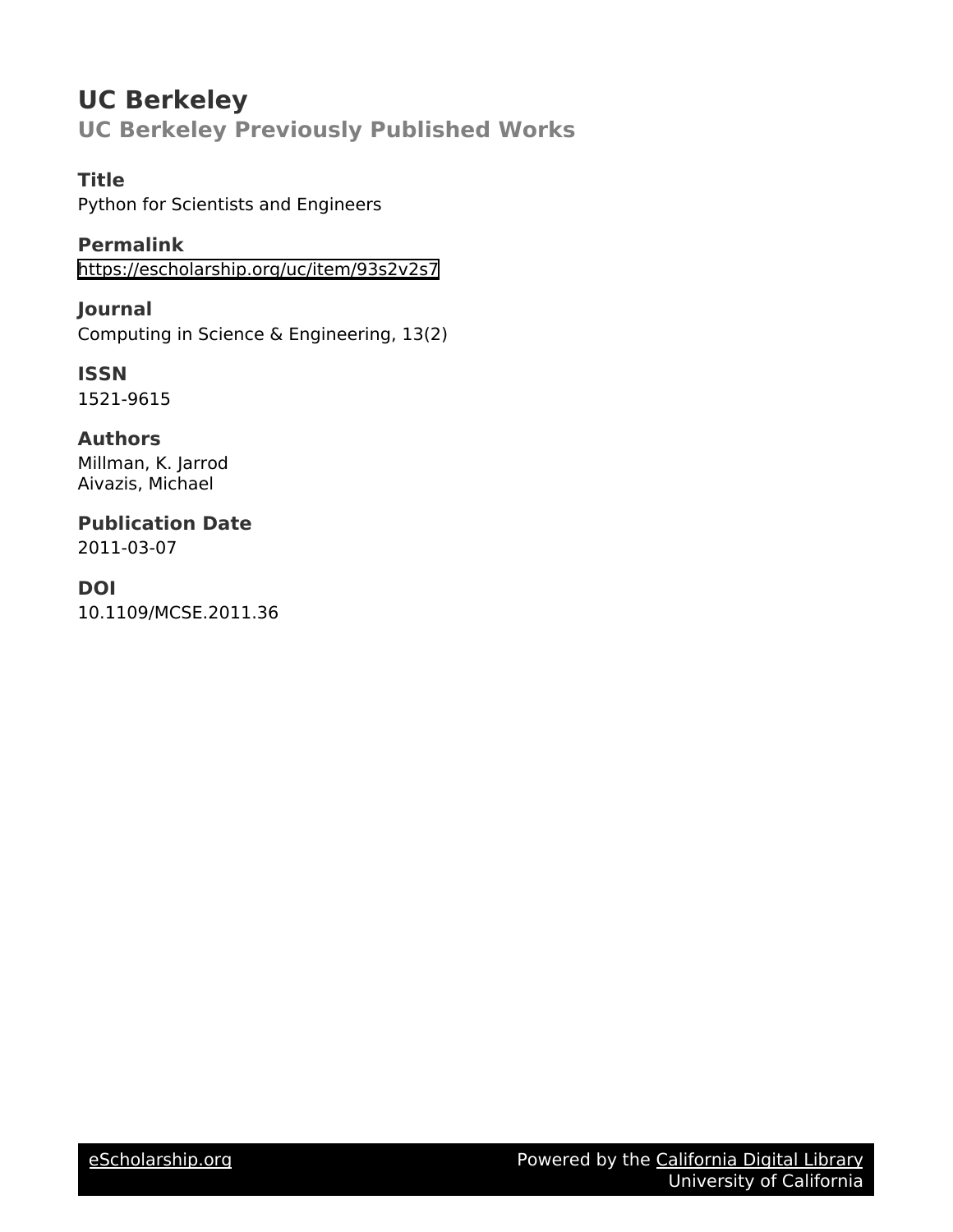## Python for Scientists and Engineers

#### K. Jarrod Millman, University of California, Berkeley Michael Aivazis, California Institute of Technology

During the last decade, Python (an interpreted, high-level programming language) has arguably become the *de facto* standard for exploratory, interactive, and computational driven scientific research. This issue discusses the advantages of Python for scientific research and presents several of the core Python libraries and tools used in scientific research. While the articles in the present issue are self-contained, they nicely compliment the articles in the May/June 2007 special issue of CiSE titled "Python: Batteries Included." [1](#page-1-0)

In addition to the technical advantages described in this issue, one of Python's most compelling assets is the SciPy community. The SciPy community is a well-established and growing group of scientists, engineers, and researchers using, extending, and promoting its use for scientific research. Our community has formed around two main software packages, NumPy and SciPy. NumPy provides a multi-dimensional array object, a powerful data structure that has become the standard representation of numerical data in Python. SciPy provides additional functionality for NumPy arrays including toolboxes for IO, linear algebra, statistics, optimization, integration, interpolation, Fourier transforms, special functions, sparse matrices, image and signal processing, maximum entropy models, and clustering.

## **A short history of scientific computing for Python**

While Python wasn't specifically designed to meet the computational needs of the scientific community, it quickly attracted the interest of scientists and engineers. Despite its expressive syntax and a rich collection of built-in data types (e.g., strings, lists, dictionaries), it became clear that in order to provide the necessary framework for scientific computing Python needed to provide an array type for numerical computing.

In order to address this need, the Python community formed a special interest

<span id="page-1-0"></span><sup>&</sup>lt;sup>1</sup>Paul Dubois. Python: Batteries Included, Computing in Science and Engineering, vol. 9, no. 3, May/June 2007.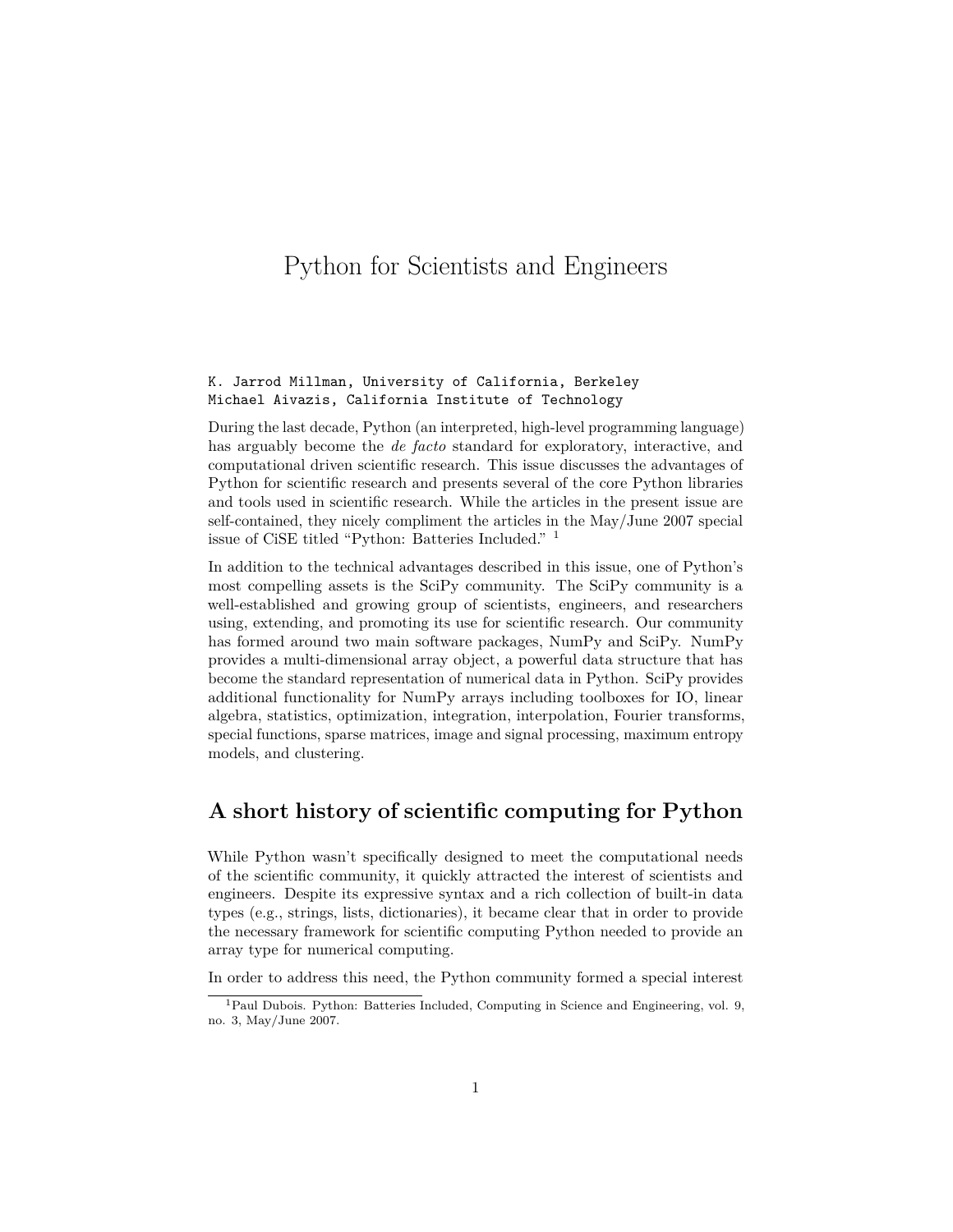group (matrix-sig) [2](#page-2-0) in 1995 focused on creating a new array data type. Jim Hugunin, a MIT graduate student, developed a C-extension module called *numeric*, based on Jim Fulton's matrix object released the year before and incorporating many ideas from the matrix-sig. In June 1997, Jim announced that he was leaving the project to focus on Jython, an implementation of Python using Java. After Jim left, Paul Dubois took over as the lead NumPy developer.

During these early years, there was a lot of interaction between the standard and scientific Python communities. In fact Guido van Rossum, Python's Benevolent Dictator For Life (BDFL), was an active member of the matrix-sig. This close interaction resulted in Python gaining new features and syntax specifically needed by the scientific Python community. While there were a number of miscellaneous changes such as the addition of complex numbers, many of these changes focused on providing a more succinct and easier to read syntax for array manipulation. For instance, the parenthesis around tuples were made optional so that array elements could be accessed like this  $a(0,1)$  instead of  $a/(0,1)$ . The slice syntax gained a step argument (e.g., *a[::2]* instead of just *a[:]*) and an ellipsis operator, which is very useful when dealing with multi-dimensional data structures.

For the next five years, a relatively small, but committed community of scientists and engineers using Python for their computing needs slowly formed around *numeric*. This community continued to improve *numeric* and began developing additional packages (e.g., FFT, special functions, statistics, integration, optimization) for scientific computing.

By 2000, there was a growing number of extension modules and increasing interest in creating a complete environment for scientific computing in Python. Over the next three years, several things happened that greatly increased the usefulness of Python for scientific computing. Travis Oliphant, Eric Jones, and Pearu Peterson merged code they had written and called the resulting package SciPy. The newly created package provided a standard collection of common numerical operations (e.g., special functions, optimization, genetic algorithms) on top of the numeric array data structure. Fernando Perez released the first version of IPython, an enhanced interactive shell widely used in the scientific community. John Hunter released the first version of matplotlib, the standard 2D plotting library for scientific computing. From these new packages, the SciPy community was born.

However, while *numeric* had proven useful as a foundation for these new packages its codebase had become difficult to extend and development had slowed. To address this problem, Perry Greenfield, Todd Miller, and Rick White at the Space Telescope Science Institute developed a new array package for Python, called *numarray*, which pioneered many useful features. Unfortunately, the division between *numeric* and *numarray* fractured the community for a number of years. This division was breached in 2006, when Travis Oliphant released *NumPy*, which is a significant rewrite of *numeric* incorporating the useful features pioneered by

<span id="page-2-0"></span><sup>2</sup><http://mail.python.org/pipermail/matrix-sig/>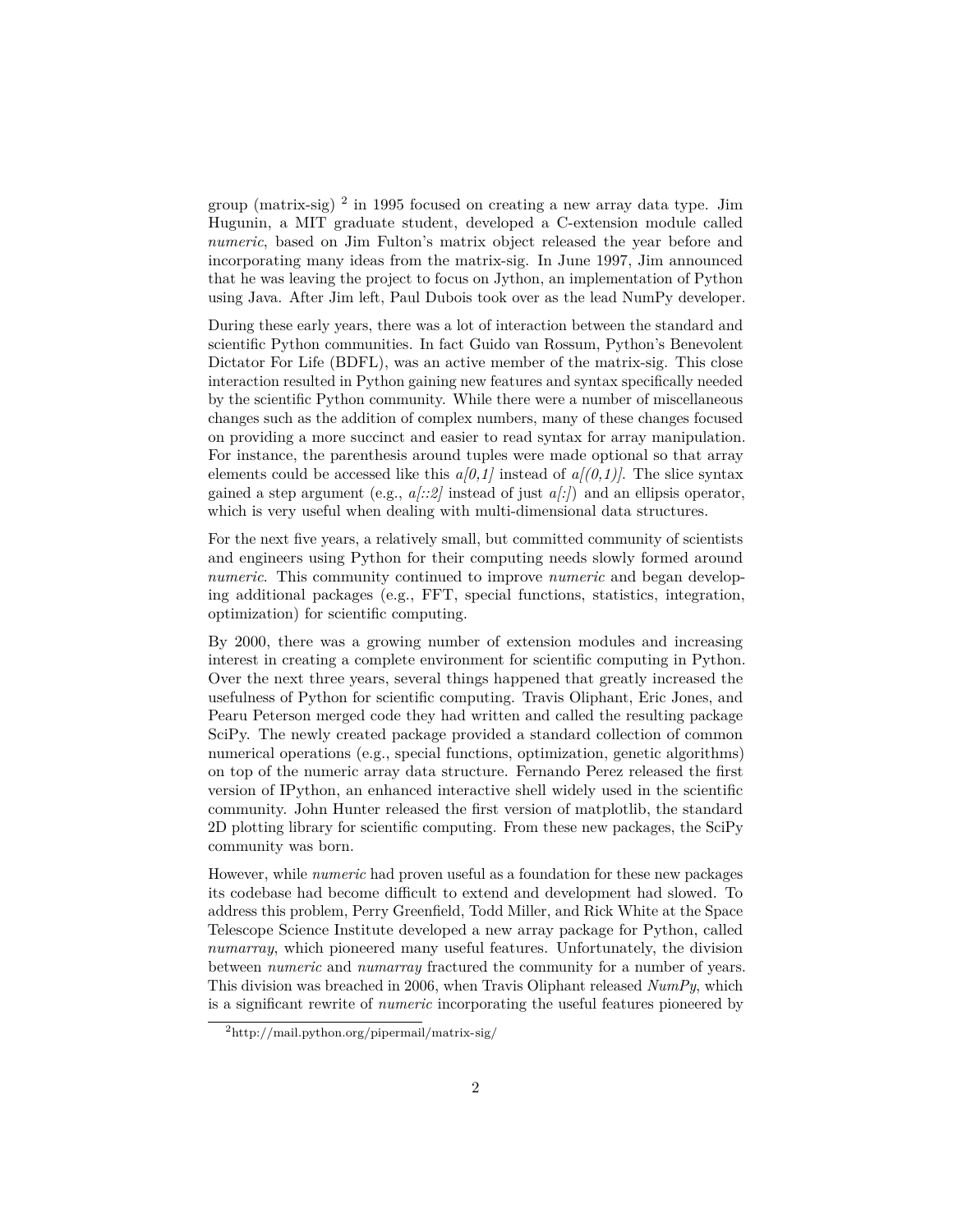*numarray*. Since then, the SciPy community has rapidly grown and the basic stack of tools has steadily improved and expanded.

## **Python for mathematicians**

While Python has been used for serious numerical computing since the mid-90s, Python has only in last few years become popular for symbolic computing. Let's take a quick look at three of the most popular projects for mathematical and symbolic computing: sympy, mpmath, and Sage.

SymPy is a computer algebra system written in pure Python. To give you an idea of what SymPy provides, let's consider a simple SymPy session:

```
>>> from sympy import var, sin, integrate, pi
\gg var('x')
x
\gg \sin(x)sin(x)\gg \sin(x).diff(x)
cos(x)>>> integrate(sin(x), x)
-cos(x)>>> integrate(sin(x), (x, 0, pi))
2
```
After importing a few things from SymPy, we declare one symbol x, using the var function. Now we can use x symbolically by using either procedural (integrate) or object oriented (diff) styles.

The mpmath library provides multi-precision floating-point arithmetic. Besides arbitrary-precision real and complex floating-point number types, mpmath has functions for infinite series and products, integrals, derivatives, limits, nonlinear equations, ordinary differential equations, special functions, function approximation and linear algebra. Since Python's built-in integers are inefficient at high precision, mpmath uses GMP/MPIR integers when available and uses Cython (described in this issue) to speed up computational primitives. As a simple demonstration,  $\left(\int_{-\infty}^{\infty} e^{-x^2} dx\right)^2 = \pi$  may be evaluated accurately to 50 digits as follows:

```
>>> from mpmath import mp, quad, inf, exp
>>> mp.dps = 50 # set precision
>>> mp.pretty = True # nice output formatting
>>> quad(lambda x: exp(-x**2), [-inf,inf])**2
3.1415926535897932384626433832795028841971693993751
```
Sage is an open source mathematical software system, which bundles several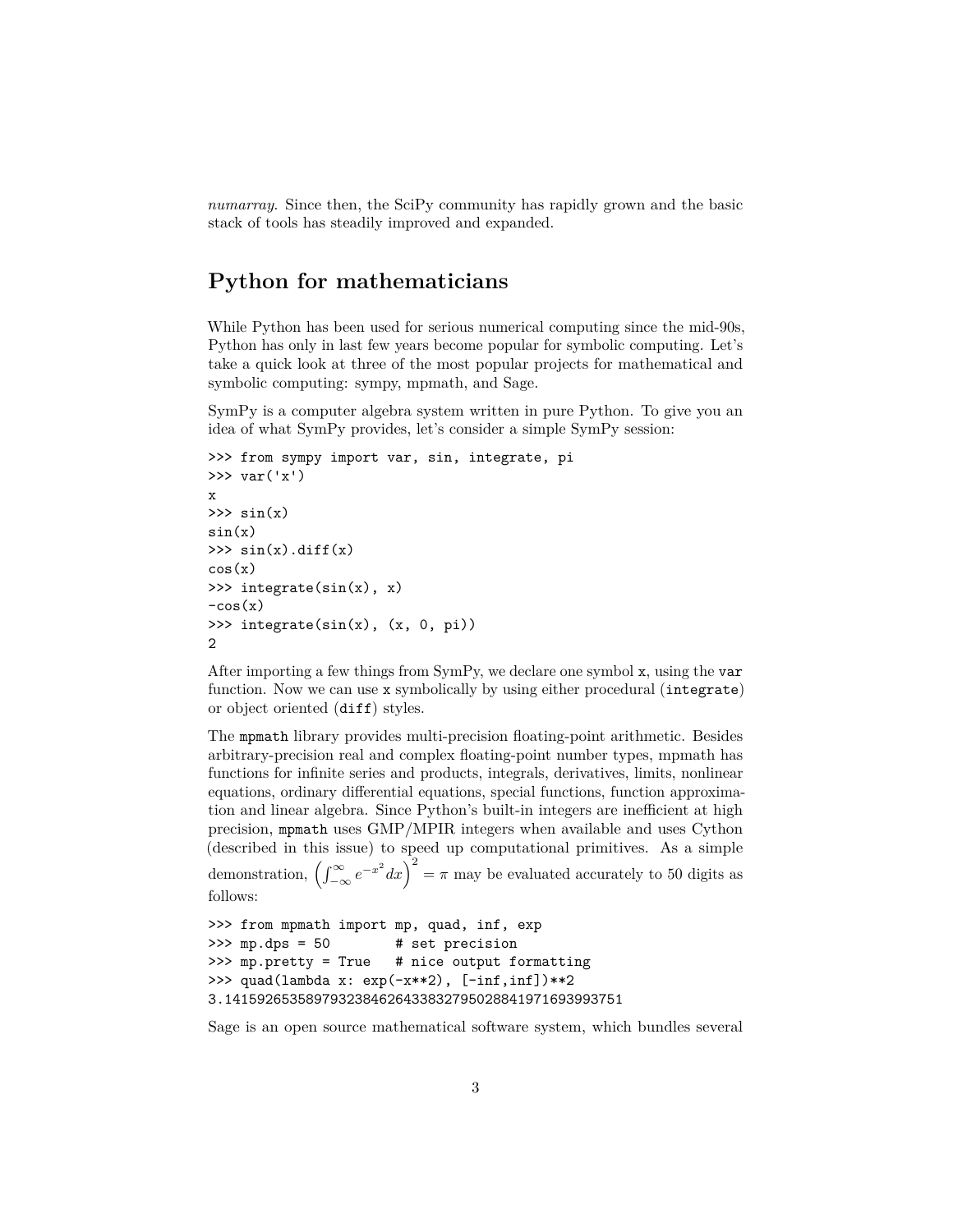open source packages and provides a uniform Python-based interface. It covers a huge range of mathematical domains including linear algebra, calculus, number theory, cryptography, commutative algebra, group theory, combinatorics, graph theory, and many more. While NumPy, SciPy, matplotlib, and several other libraries provide a numerical computing environment similar to Matlab, Sage is more similar to tools like Mathematica, Maple, or Magma.

The current issue doesn't provide an in-depth discussion of the growing importance of Python for mathematical and symbolic computing, but the July/August 2012 issue of CiSE will focus on mathematical and symbolic computing with Python.

## **In this issue**

We begin this issue with an overview of the Python ecosystem for scientific computing. Today's scientific codes require not only raw numerical performance and ease of use, but often need to support network protocols, web and database driven applications, sophisticated graphical interfaces, among other things. The overview argues that Python augmented with a stack of tools developed specifically for scientific computing forms a highly productive environment for modern scientific computing.

The next two articles focus on improving the efficiency of Python code. NumPy and Cython provide complimentary approaches to balancing the needs of raw performance while retaining Python's ease of use. NumPy provides a multidimensional array structure as well as several operations on arrays. Cython is a popular tool for creating Python extension modules in C, C++, and Fortran.

The final article introduces a 3D scientific visualization package for Python called Mayavi. Mayavi provides several interfaces allowing scientists to develop simple scripts to visualize their data, to load and explore their data with a full-blown interactive, graphical application, as well as assembling their own custom applications from Mayavi widgets.

### **Next steps**

We hope you enjoy this special issue and try the tools presented. For more information, the articles in the 2007 issue are still highly relevant and strongly recommended for readers interested in learning more about the use of Python in scientific computing. We also encourage you to attend one of the annual SciPy conferences, which included tutorials and talks. The tenth US SciPy conference takes place this summer in Austin, TX from July 11 to July 16, 2011. In addition to the US conference, the 4th European SciPy conference will be held from August 25th to the 28th in Paris, France. While the date and location